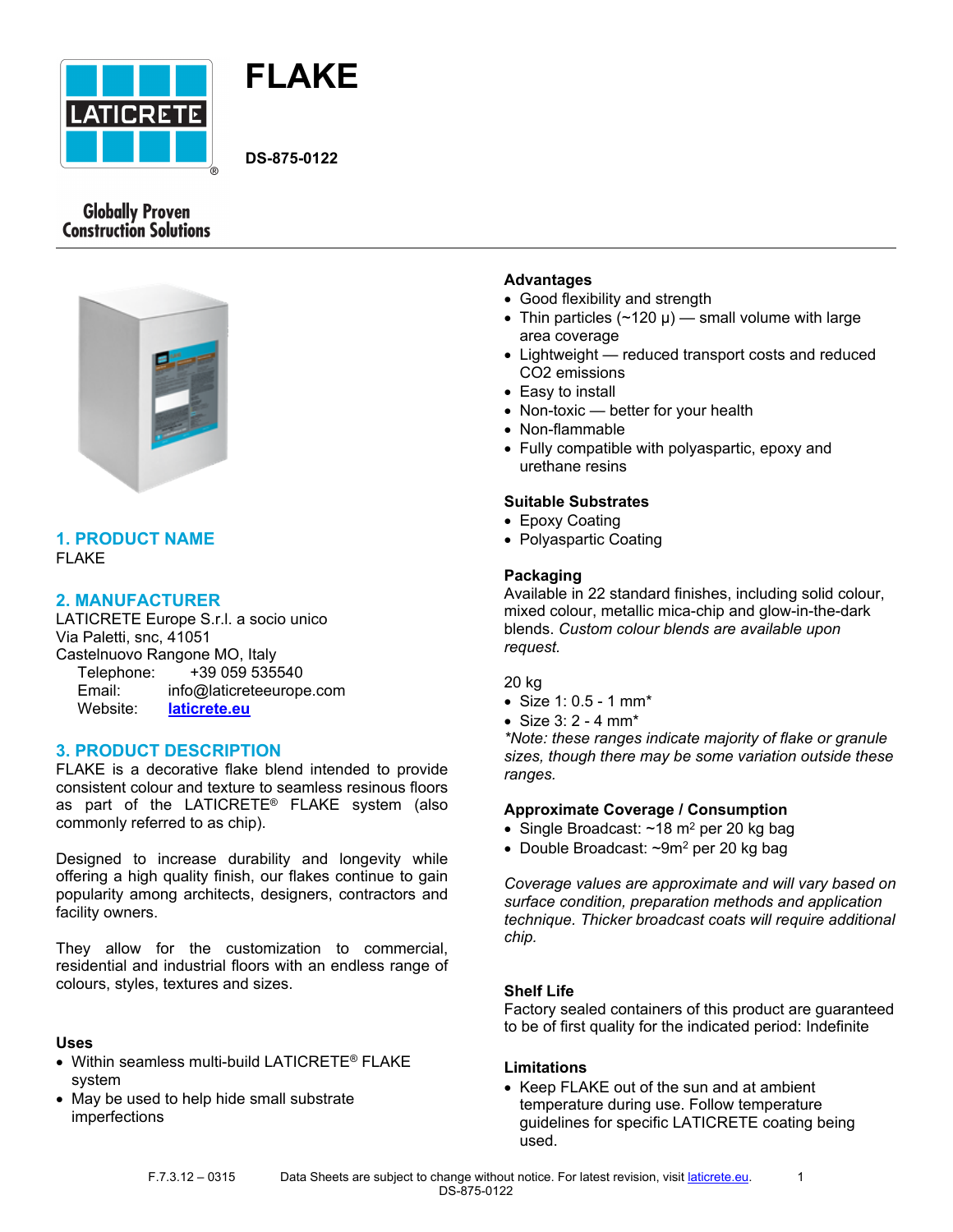• Please note that with all resinous coating systems, exterior full sun environments in warm climates may exhibit above average surface temperatures. This is especially true with darker finishes. As a result, resinous systems may not be ideally suited for exterior pool deck applications.

## **Cautions**

Thoroughly read all technical data sheets, application guidelines, warranty disclaimers and Safety Data Sheets (SDS) prior to use. Application guides are available at www.laticrete.eu.

• Wear protective gloves, protective clothing and eye protection.

# **4. TECHNICAL DATA**



## **VOC/LEED Product Information**

- VOC:  $<$  1 g/L
- Formaldehyde: < 10 ppm

## **Physical Properties**

| ×<br>٩<br>۰. |  |
|--------------|--|
|--------------|--|

| Size:      | Majority between 0.5 - 1 mm<br>(Overall range: 0.5 - 1.4 mm) |
|------------|--------------------------------------------------------------|
| Thickness: | 120 µ                                                        |

#### *Size 3*

| Size:      | Majority between 2 - 4 mm<br>(Overall range: 0.5 - 5.6 mm) |
|------------|------------------------------------------------------------|
| Thickness: | 120 u                                                      |

*Specifications subject to change without notification. Results shown are typical but reflect test procedures used. Actual field performance will depend on installation methods and site conditions.*

## **5. INSTALLATION**

## **Application**

FLAKE chips are compatible with LATICRETE® polyaspartic, epoxy and urethane resins. See applicable product data sheet for surface preparation requirements and detailed application instructions.

After applying the broadcast coat resin per the instructions on the data sheet and while the material is still wet, broadcast chips with either a mechanical sprayer or by hand in a "rainfall pattern" into the wet resin to refusal or rejection (full coverage). There should be no resin showing or visible "wet" areas. If necessary, broadcast additional chip.

Once the broadcast coat has cured, begin removing excess chip media. With an electric leaf blower proceed to blow all the excess/non-adhered chip into piles or towards a corner. Carefully clean up the excess chip and re-box it as it can be used again on future projects.

Using a 30.5 - 35.6 cm metal floor scraper proceed to scrape the surface in 3 opposing direction (north/south, east/west, diagonal) ensuring the entire floor receives a uniform scrape. This procedure is critical to a quality finished floor. A poor scrape will result in an uneven finished texture and excess material usage on the top coat. Clean all the chip debris by blowing it into piles with the leaf blower.

Clean up the debris and dispose of it in the trash (The scraped chip cannot be reused on the next job). Blow the floor a second time to ensure all remaining chip debris is off the floor and surface is clean and ready for the top coat.

A grout and/or top coat is required and will provide improved UV stability, abrasion, stain resistance, and chemical resistance. For mica chip systems, a double top coat is recommended. Consult a LATICRETE Technical Service Representative for best options.

Refer to [TDS 432 and TDS 433](https://eu.laticrete.com/en/support-and-downloads/technical-datasheets) for LATICRETE FLAKE Flooring Installation Guides.

### **Notes**

Mock-ups and field test areas are required in order to validate performance and appearance related characteristics (including but not limited to color, inherent surface variations, wear, anti dusting, abrasion resistance, chemical resistance, stain resistance, coefficient of friction, etc.) to ensure system performance as specified for the intended use, and to determine approval of the coating system.

Variability in job site conditions (including but not limited to surface preparation, sunlight, humidity, dew point, temperature, etc.) during application of SPARTACOTE products may lead to fisheyes, blistering, pinholes, wrinkling, or outgassing of air in the concrete and are not product defects. Double priming, shading or evening application may be required.

#### **6. AVAILABILITY AND COST Availability**

LATICRETE® materials are available worldwide. For distributor information, please contact LATICRETE Europe S.r.l. a socio unico:

 +39 059 535540 [info@laticreteeurope.com](mailto:info@laticreteeurope.com)

For on-line distributor information, visit www.laticrete.eu.